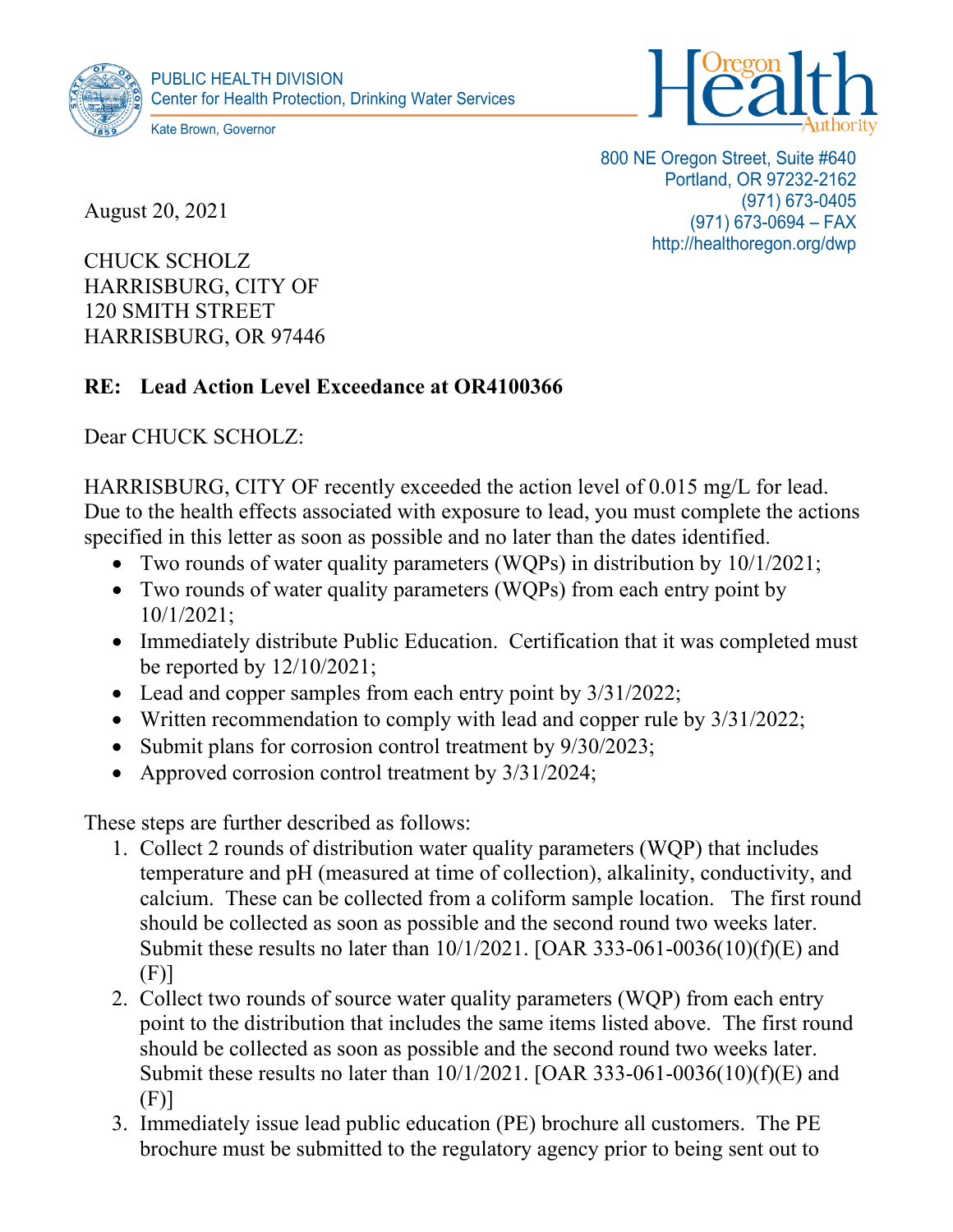customers. Certification that PE was distributed must be submitted no later than  $12/10/2021$ . PE must be redistributed to all customers annually as long as the 90<sup>th</sup> percentile lead action level is exceeded. You must also include the following informational statement on or in each water bill (beginning with the next bill) and no less often than quarterly and as long as the lead action level is exceeded: "*[PWS NAME] found high levels of lead in drinking water in some homes. Lead can cause serious health problems. For more information please call {PWS CONTACT and PHONE NUMBER or PWS WEBSITE (if applicable)]*". [OAR 333-061-0034(5)]

- 4. Collect and submit no later than 3/31/2022 a lead and copper sample from each entry point. These results are needed as soon as possible as they are considered in the next step.  $[OAR 333-061-0036(10)(g)(A)]$
- 5. Using the sample results above, provide a written recommendation to the regulatory agency identifying how you will ensure Lead and Copper are below the action level. You can determine the optimal corrosion control for your system using consultation with regulating agency staff (contact information at the end of this letter) or if eligible, you can also ask the circuit rider for assistance. The letter of recommendation must be submitted to the regulatory agency no later than 3/31/2022. [OAR 333-061-0034(3)]
- 6. Submit the construction plans for the corrosion control treatment no later than 9/30/2023. For more information about submitting plans and the required forms, please see www.healthoregon.org/pwsplanreview/. Be sure to include the required fees with your plan submission. Note: plans must be submitted and approved before treatment is installed. [OAR 333-061-0060 (1) & (3)]
- 7. The approved corrosion control treatment must be installed no later than 3/31/2024. [OAR 333-061-0034(2)(b)(E)]

*Note: Systems can postpone installation of corrosion control treatment if two consecutive 6-month lead and copper rounds are collected prior to installation and results are at or below both action levels. If the action level for either lead or copper is exceeded during either of these 6-month rounds, the system must complete installation of the corrosion control treatment by the date listed above. Contact your regulating agency staff (contact information at the end of this letter) by 10/1/2021 to inform them of your interest in pursuing this option.*

As a reminder, you must notify those drinking the water at each location of the lead test results within 30 days of receiving them from the lab. A representative copy of the notice and certification of distribution must be submitted by 12/31/2021. The notification must also include the maximum contaminant level goal and the action level for lead with the